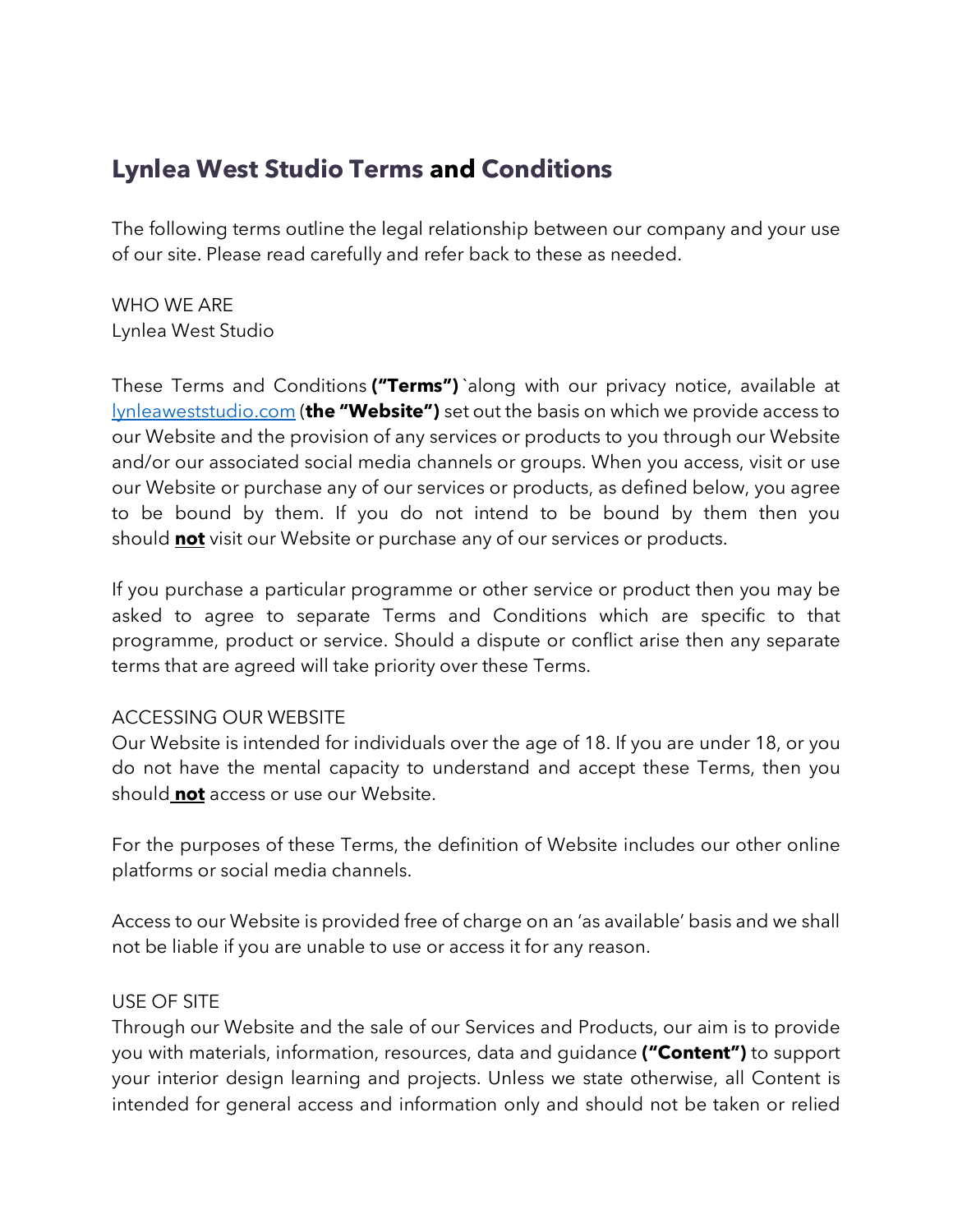upon as advice, guidance or information personal to your own situation or circumstances. If you choose to make a decision based upon Content we provide, you do so at your own risk. We do not accept liability for any direct, special, indirect or consequential damages, or any other damages of whatsoever kind arising from use or loss of use, data, profits, reputation or goodwill or any such anticipated losses whether arising in contract, negligence or other tortious action due to or connected with your use of our Website or any Content obtained either directly or indirectly from our Website or as part of your purchase of our Services or Products.

This Site is provided solely for the use of current and future customers of the Company to provide you with information about the Company, to permit you to place orders for our products and services and to enable you to contact us with any questions or comments that you may have. Any other use of this site is prohibited. By way of example, you should not use any features of this site that permit communications or postings to post, transmit, display, or otherwise communicate

- i. any defamatory, threatening, obscene, harassing, or otherwise unlawful information;
- ii. any advertisement, solicitation, spam, chain letter, or other similar types of information;
- iii. any encouragement of illegal activity;
- iv. unauthorized use or disclosure of private, personally identifiable information of others; or
- v. any materials subject to trademark, copyright, or other laws protecting any materials or data of others in the absence of a valid license or other rights to do so.

## TERMS OF USE

All intellectual property rights, including copyright in all content and communication belongs to Lynlea West Studio. By reading the Terms of Use you are agreeing that the content and property of Lynlea West Studio cannot be copied, reproduced, modified, stored, redistributed or exploited commercially in any way without permission from Lynlea West Studio.

Lynlea West Studio may change the content, which includes prices, offers and content at any time. We do not provide a warranty or guarantee of its accuracy, completeness, suitability, timeliness or performance of information or content in the website. If there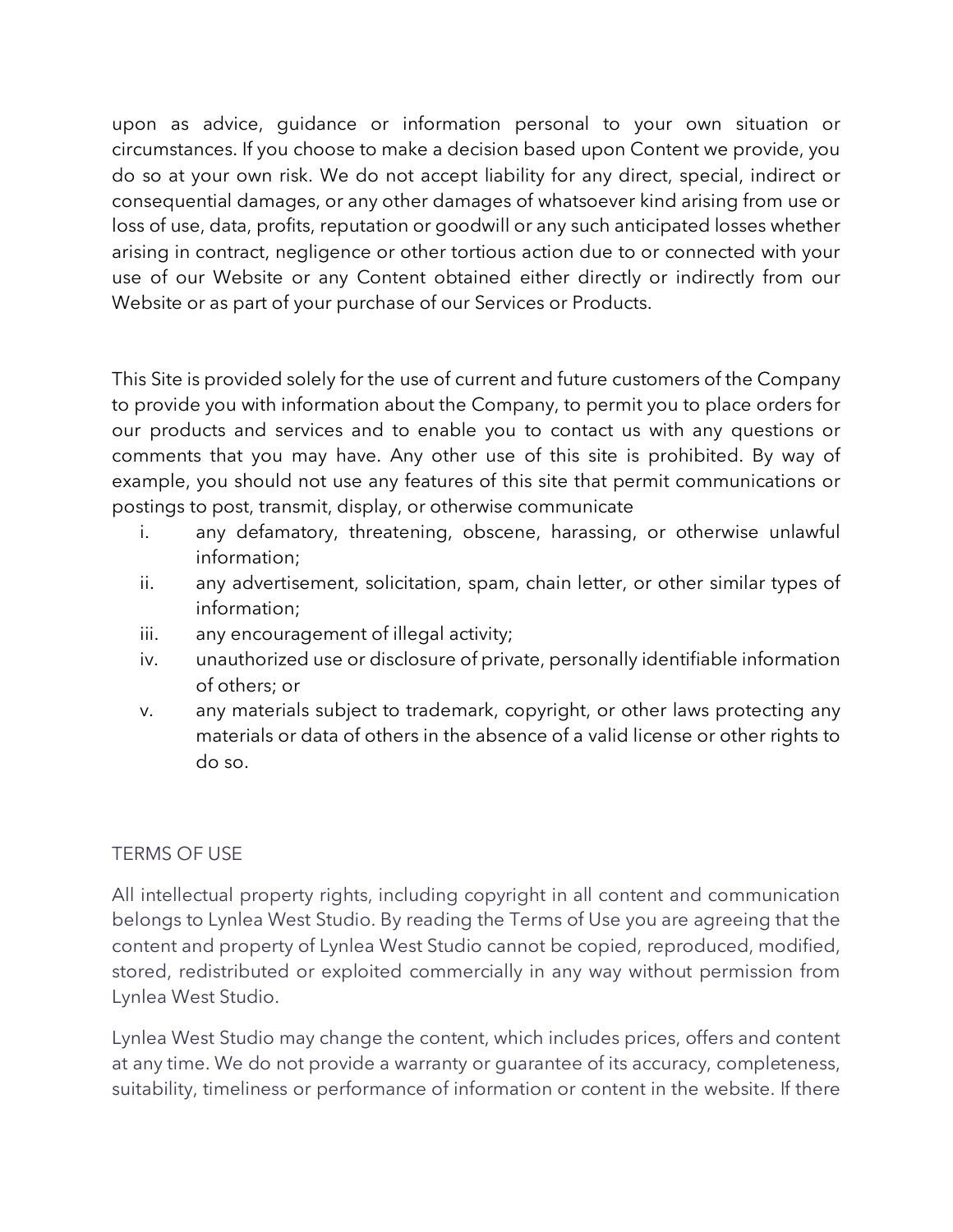are errors in the information provided in the content of the website we expressly exclude liability for these inaccuracies, to the fullest extent that the law permits.

You can use any of the information or content provided within the Service at your own risk for which Lynlea West Studio will not be liable. It will be your responsibility to ensure that any products you purchase, or Contractors, Manufacturers or Suppliers you engage, are suitable for your current requirements.

All materials, which include copy, content, images, layout, graphics, design and appearance belong to Lynlea West Studio.

Any breach of these terms may result in a criminal offense being committed.

#### ACCURACY OF MARKETING MATERIALS

Lynlea West Studio makes every effort to ensure that the marketing material in our website is up to date and accurate. We take no responsibility for any information that is deemed incorrect and we will endeavour to do our best to inform you of any changes to the course. We reserve the right to change any of the information in our website at any time we feel appropriate.

#### COPYRIGHT

All material on this website is owned by Lynlea West Studio (unless credited elsewhere). This includes all names, trademarks, material, video and audio, graphics, content, design, appearance. As per the Terms and Conditions no material on this website or related courses can be copied or reused by anyone without the permission of Lynlea West Studio.

#### EXTERNAL WEBSITES

This website may contains links to other websites and these links are provided to enable the user a convenient way to access additional information Lynlea West Studio has not reviewed all of these external websites, does not control and is not responsible for any of these sites or their content. If you decide to access any of the external websites linked to this Site, you do so entirely at your own risk.